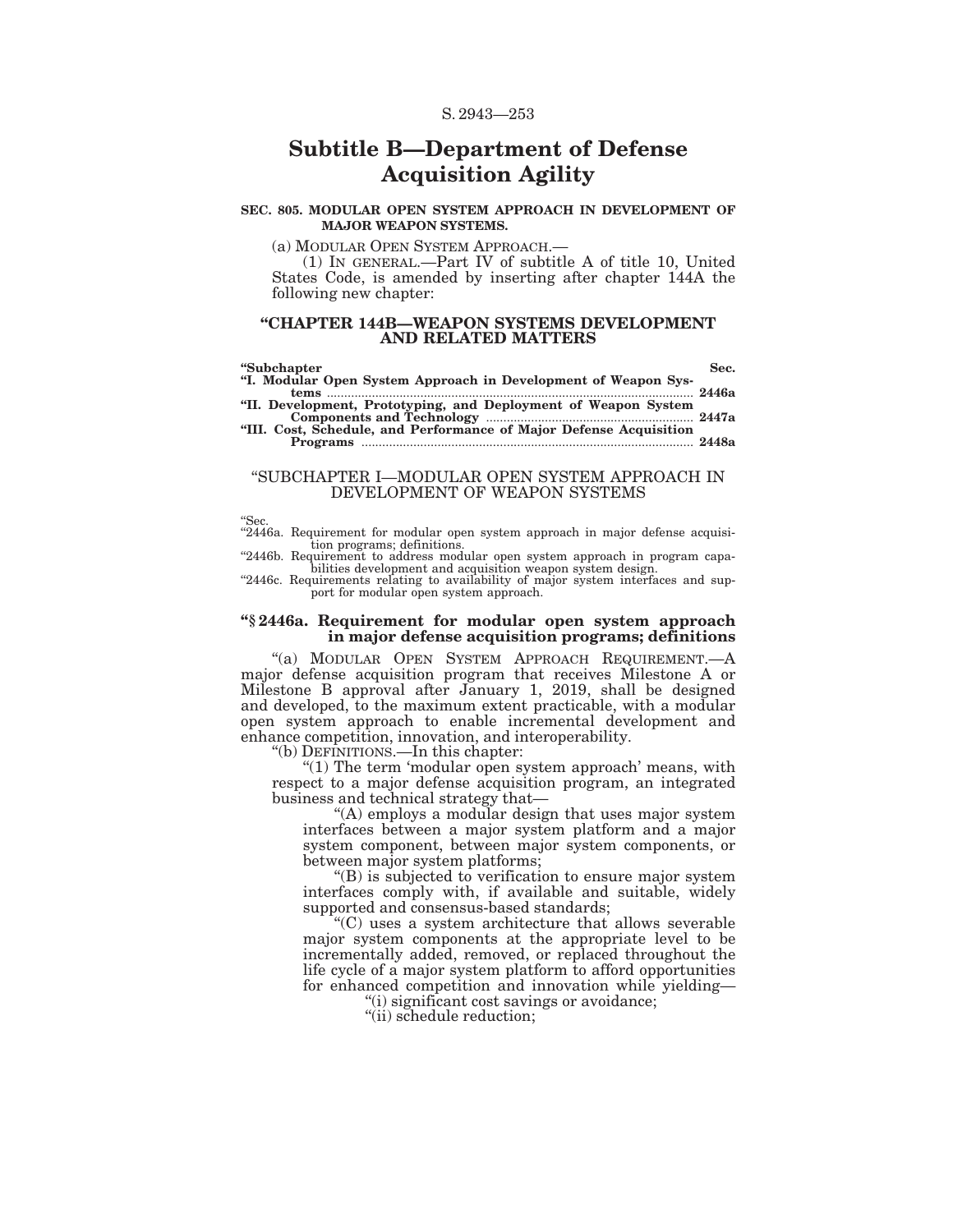''(iii) opportunities for technical upgrades;

"(iv) increased interoperability, including system of systems interoperability and mission integration; or

 $''(v)$  other benefits during the sustainment phase of a major weapon system; and

''(D) complies with the technical data rights set forth in section 2320 of this title.

" $(2)$  The term 'major system platform' means the highest level structure of a major weapon system that is not physically mounted or installed onto a higher level structure and on which a major system component can be physically mounted or installed.

''(3) The term 'major system component'—

"(A) means a high level subsystem or assembly, including hardware, software, or an integrated assembly of both, that can be mounted or installed on a major system platform through well-defined major system interfaces; and

''(B) includes a subsystem or assembly that is likely to have additional capability requirements, is likely to change because of evolving technology or threat, is needed for interoperability, facilitates incremental deployment of capabilities, or is expected to be replaced by another major system component.

 $\dddot{q}$  The term 'major system interface'—

''(A) means a shared boundary between a major system platform and a major system component, between major system components, or between major system platforms, defined by various physical, logical, and functional characteristics, such as electrical, mechanical, fluidic, optical, radio frequency, data, networking, or software elements; and

 $\mathcal{L}(B)$  is characterized clearly in terms of form, function, and the content that flows across the interface in order to enable technological innovation, incremental improvements, integration, and interoperability.

"(5) The term 'program capability document' means, with respect to a major defense acquisition program, a document that specifies capability requirements for the program, such as a capability development document or a capability production document.

''(6) The terms 'program cost targets' and 'fielding target' have the meanings provided in section 2448a(a) of this title.

" $(7)$  The term 'major defense acquisition program' has the meaning provided in section 2430 of this title.

"(8) The term 'major weapon system' has the meaning provided in section 2379(f) of this title.

### **''§ 2446b. Requirement to address modular open system approach in program capabilities development and acquisition weapon system design**

"(a) PROGRAM CAPABILITY DOCUMENT. A program capability document for a major defense acquisition program shall identify and characterize—

 $''(1)$  the extent to which requirements for system performance are likely to evolve during the life cycle of the system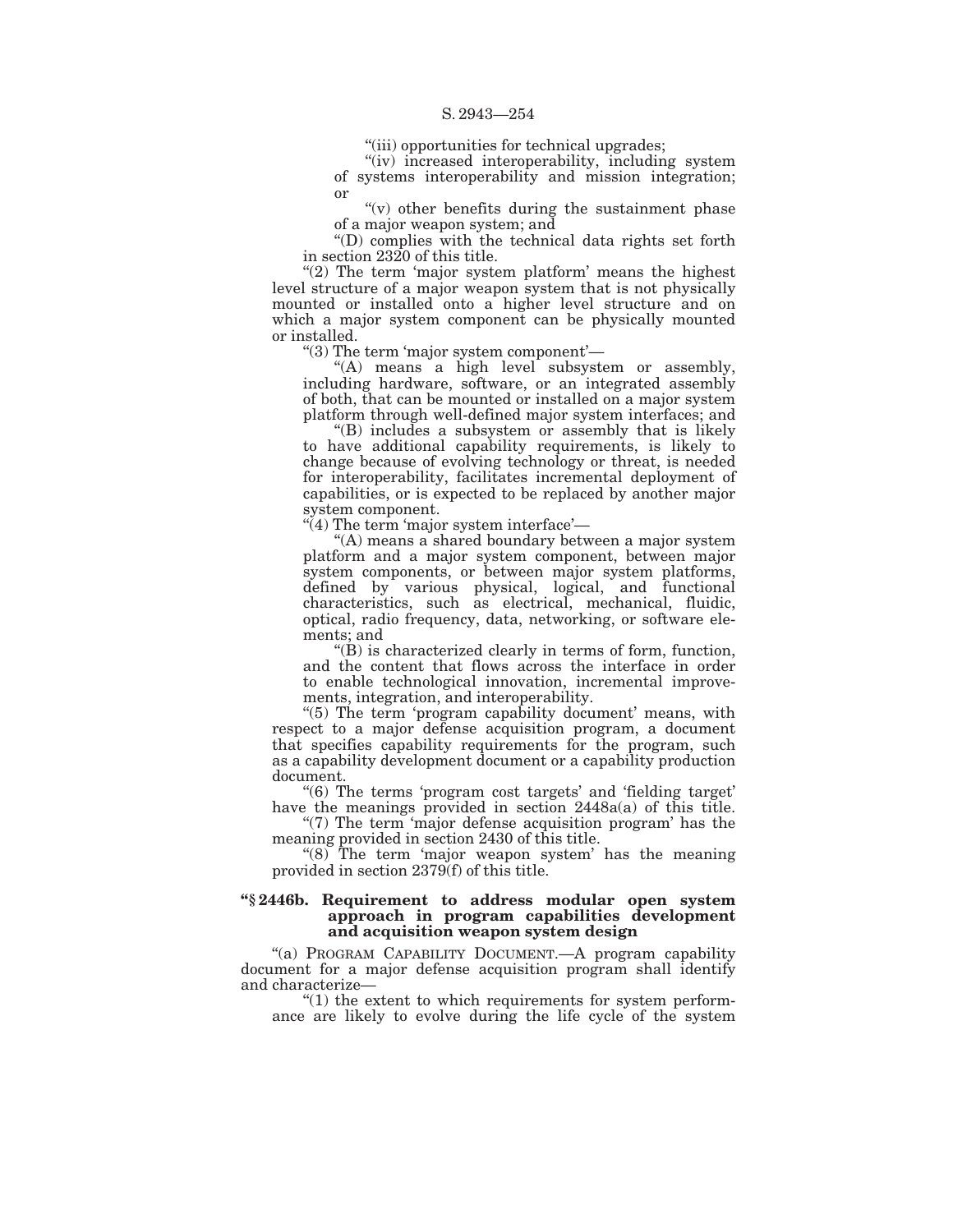because of evolving technology, threat, or interoperability needs; and

 $(2)$  for requirements that are expected to evolve, the minimum acceptable capability that is necessary for initial operating capability of the major defense acquisition program.

''(b) ANALYSIS OF ALTERNATIVES.—The Director of Cost Assessment and Performance Evaluation, in formulating study guidance for analyses of alternatives for major defense acquisition programs and performing such analyses under section  $139a(d)(4)$  of this title, shall ensure that any such analysis for a major defense acquisition program includes consideration of evolutionary acquisition, prototyping, and a modular open system approach.

"(c) ACQUISITION STRATEGY.—In the case of a major defense acquisition program that uses a modular open system approach, the acquisition strategy required under section 2431a of this title shall—

"(1) clearly describe the modular open system approach to be used for the program;

''(2) differentiate between the major system platform and major system components being developed under the program, as well as major system components developed outside the program that will be integrated into the major defense acquisition program;

 $\sqrt[3]{(3)}$  clearly describe the evolution of major system components that are anticipated to be added, removed, or replaced in subsequent increments:

''(4) identify additional major system components that may be added later in the life cycle of the major system platform;

''(5) clearly describe how intellectual property and related issues, such as technical data deliverables, that are necessary to support a modular open system approach, will be addressed; and

''(6) clearly describe the approach to systems integration and systems-level configuration management to ensure mission and information assurance.

''(d) REQUEST FOR PROPOSALS.—The milestone decision authority for a major defense acquisition program that uses a modular open system approach shall ensure that a request for proposals for the development or production phases of the program shall describe the modular open system approach and the minimum set of major system components that must be included in the design of the major defense acquisition program.

 $\tilde{H}$ (e) MILESTONE B.—A major defense acquisition program may not receive Milestone B approval under section 2366b of this title until the milestone decision authority determines in writing that—

" $(1)$  in the case of a program that uses a modular open system approach—

 $\sqrt[a]{(A)}$  the program incorporates clearly defined major system interfaces between the major system platform and major system components, between major system components, and between major system platforms;

''(B) such major system interfaces are consistent with the widely supported and consensus-based standards that exist at the time of the milestone decision, unless such standards are unavailable or unsuitable for particular major system interfaces; and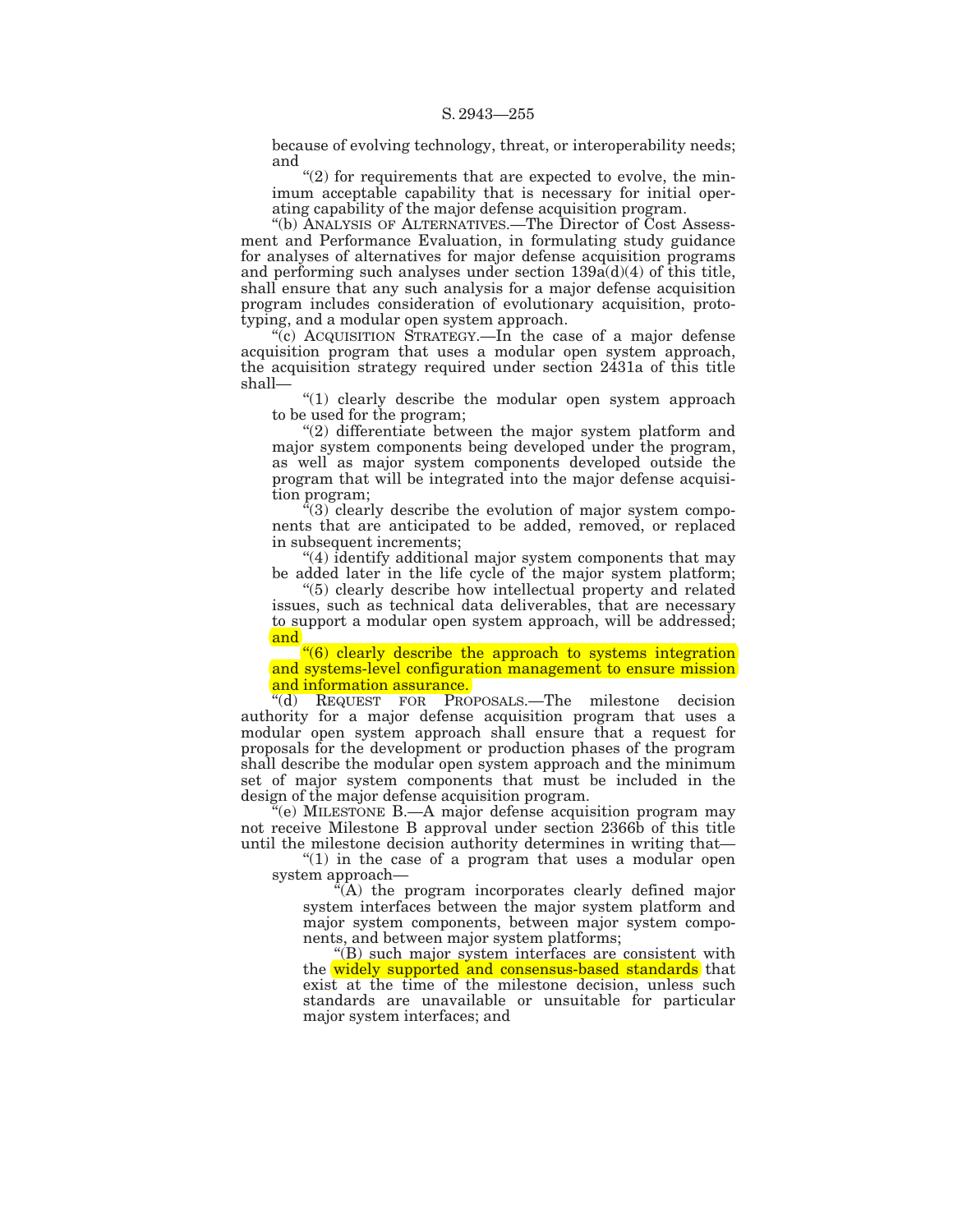''(C) the Government has arranged to obtain appropriate and necessary intellectual property rights with respect to such major system interfaces upon completion of the development of the major system platform; or

" $(2)$  in the case of a program that does not use a modular open system approach, that the use of a modular open system approach is not practicable.

## **''§ 2446c. Requirements relating to availability of major system interfaces and support for modular open system approach**

''The Secretary of each military department shall—

"(1) coordinate with the other military departments, the defense agencies, defense and other private sector entities, national standards-setting organizations, and, when appropriate, with elements of the intelligence community with respect to the specification, identification, development, and maintenance of major system interfaces and standards for use in major system platforms, where practicable;

 $(2)$  ensure that major system interfaces incorporate commercial standards and other widely supported consensusbased standards that are validated, published, and maintained by recognized standards organizations to the maximum extent practicable;

 $\degree$ (3) ensure that sufficient systems engineering and development expertise and resources are available to support the use of a modular open system approach in requirements development and acquisition program planning;

"(4) ensure that necessary planning, programming, and budgeting resources are provided to specify, identify, develop, and sustain the modular open system approach, associated major system interfaces, systems integration, and any additional program activities necessary to sustain innovation and interoperability; and

 $(5)$  ensure that adequate training in the use of a modular open system approach is provided to members of the requirements and acquisition workforce.''.

(2) CLERICAL AMENDMENT.—The table of chapters for title 10, United States Code, is amended by adding after the item relating to chapter 144A the following new item:

## **''144B. Weapon Systems Development and Related Matters** ...................**2446a''.**

(3) CONFORMING AMENDMENT.—Section 2366b(a)(3) of such title is amended—

(A) by striking "and" at the end of subparagraph  $(K);$ and

(B) by inserting after subparagraph (L) the following new subparagraph:

"( $M$ ) the requirements of section 2446b(e) of this title are met; and''.

(4) EFFECTIVE DATE.—Subchapter I of chapter 144B of title 10, United States Code, as added by paragraph (1), shall take effect on January 1, 2017.

(b) REQUIREMENT TO INCLUDE MODULAR OPEN SYSTEM APPROACH IN SELECTED ACQUISITION REPORTS.—Section 2432(c)(1) of such title is amended—

(1) by striking "and" at the end of subparagraph  $(F)$ ;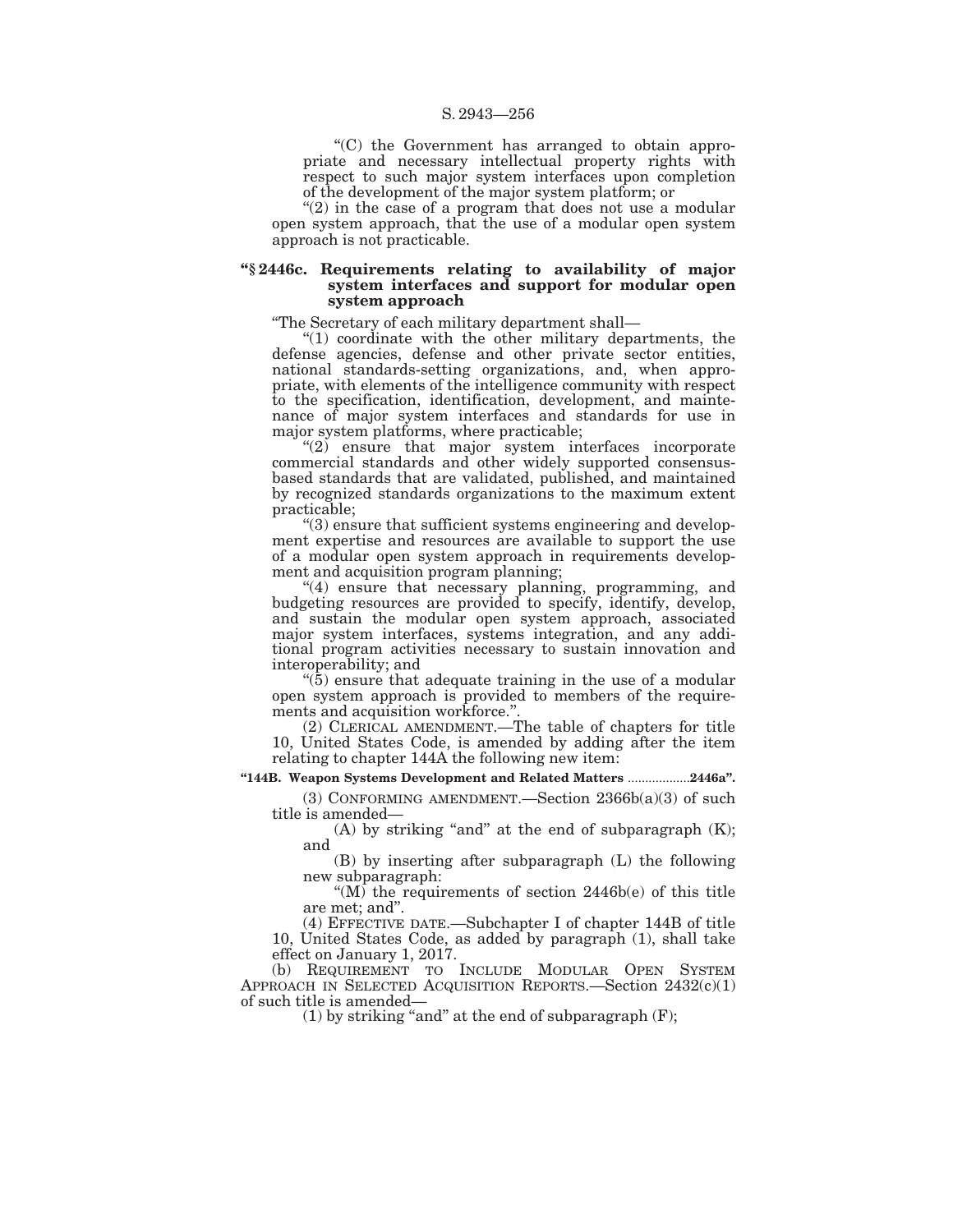(2) by redesignating subparagraph (G) as subparagraph (H); and

(3) by inserting after subparagraph (F) the following new subparagraph (G):

 $\left( \frac{u}{G} \right)$  for each major defense acquisition program that receives Milestone B approval after January 1, 2019, a brief summary description of the key elements of the modular open system approach as defined in section 2446a of this title or, if a modular open system approach was not used, the rationale for not using such an approach; and".

#### **SEC. 806. DEVELOPMENT, PROTOTYPING, AND DEPLOYMENT OF WEAPON SYSTEM COMPONENTS OR TECHNOLOGY.**

(a) DEVELOPMENT, PROTOTYPING, AND DEPLOYMENT OF WEAPON

 $(1)$  In GENERAL.—Chapter 144B of title 10, United States Code, as added by section 805, is further amended by adding at the end the following new subchapter:

#### ''SUBCHAPTER II—DEVELOPMENT, PROTOTYPING, AND DE-PLOYMENT OF WEAPON SYSTEM COMPONENTS OR TECH-NOLOGY

''Sec.

"2447a. Weapon system component or technology prototype projects: display of budget information.

"2447b. Weapon system component or technology prototype projects: oversight.

''2447c. Requirements and limitations for weapon system component or technology prototype projects.

"2447d. Mechanisms to speed deployment of successful weapon system component or technology prototypes.

"2447e. Definition of weapon system component.

## **''§ 2447a. Weapon system component or technology prototype projects: display of budget information**

"(a) REQUIREMENTS FOR BUDGET DISPLAY.—In the defense budget materials for any fiscal year after fiscal year 2017, the Secretary of Defense shall, with respect to advanced component development and prototype activities (within the research, development, test, and evaluation budget), set forth the amounts requested for each of the following:

''(1) Acquisition programs of record.

"(2) Development, prototyping, and experimentation of weapon system components or other technologies, including those based on commercial items and technologies, separate from acquisition programs of record.

''(3) Other budget line items as determined by the Secretary of Defense.

''(b) ADDITIONAL REQUIREMENTS.—For purposes of subsection (a)(2), the amounts requested for development, prototyping, and experimentation of weapon system components or other technologies shall be—

"(1) structured into either capability, weapon system component, or technology portfolios that reflect the priority areas for prototype projects; and

"(2) justified with general descriptions of the types of capability areas and technologies being funded or expected to be funded during the fiscal year concerned.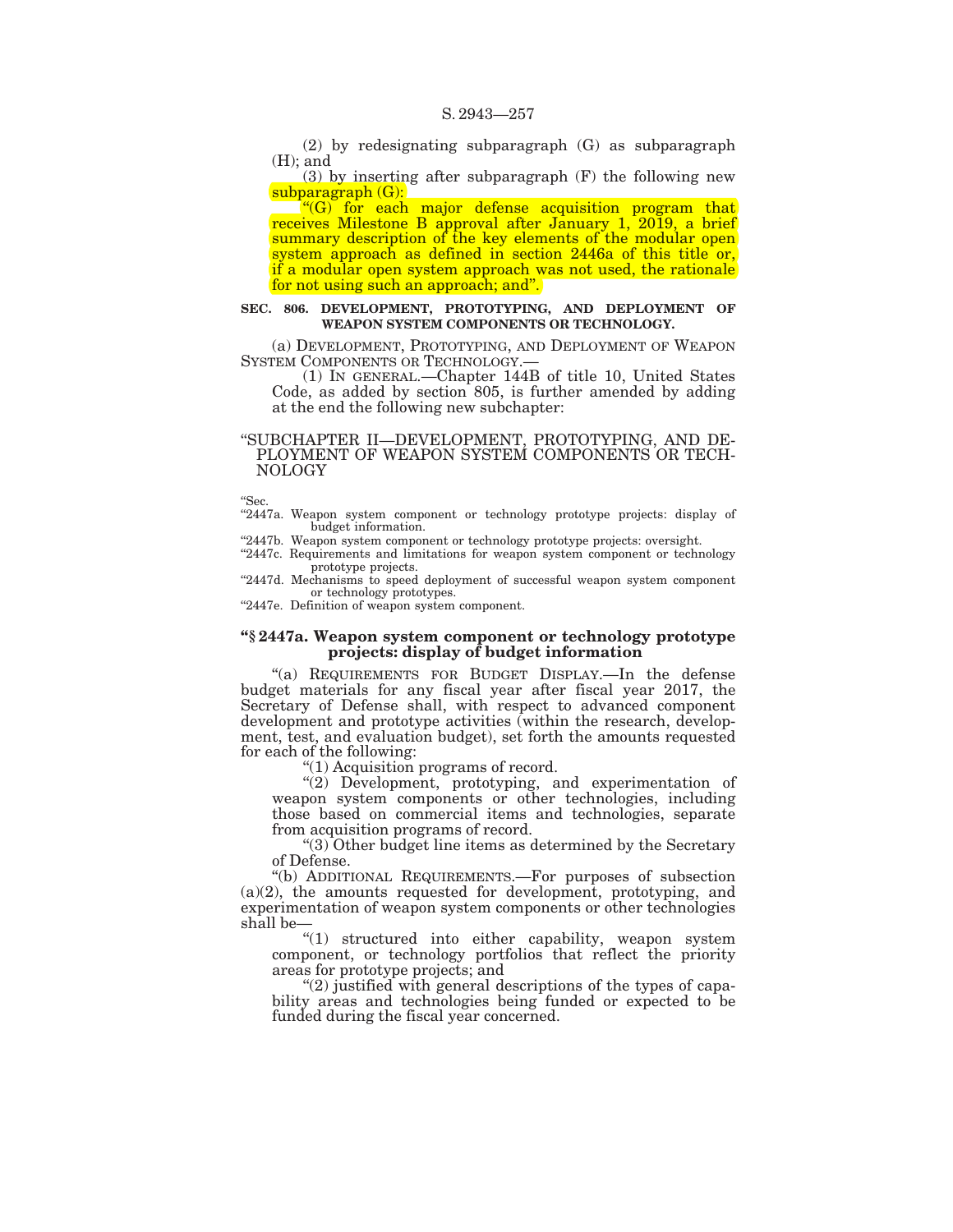"(c) DEFINITIONS.—In this section, the terms 'budget' and 'defense budget materials' have the meaning given those terms in section 234 of this title.

#### **''§ 2447b. Weapon system component or technology prototype projects: oversight**

''(a) ESTABLISHMENT.—The Secretary of each military department shall establish an oversight board or identify a similar existing group of senior advisors for managing prototype projects for weapon system components and other technologies and subsystems, including the use of funds for such projects, within the military department concerned.

''(b) MEMBERSHIP.—Each oversight board shall be comprised of senior officials with—

 $(1)$  expertise in requirements; research, development, test, and evaluation; acquisition; sustainment; or other relevant areas within the military department concerned;

"(2) awareness of technology development activities and opportunities in the Department of Defense, industry, and other sources; and

 $(3)$  awareness of the component capability requirements of major weapon systems, including scheduling and fielding goals for such component capabilities.

 $\mathbb{F}_c$  FUNCTIONS.—The functions of each oversight board are as follows:

"(1) To issue a strategic plan every three years that prioritizes the capability and weapon system component portfolio areas for conducting prototype projects, based on assessments of—

''(A) high priority warfighter needs;

''(B) capability gaps or readiness issues with major weapon systems;

 $(C)$  opportunities to incrementally integrate new components into major weapon systems based on commercial technology or science and technology efforts that are expected to be sufficiently mature to prototype within three years; and

''(D) opportunities to reduce operation and support costs of major weapon systems.

"(2) To annually recommend funding levels for weapon system component or technology development and prototype projects across capability or weapon system component portfolios.

''(3) To annually recommend to the service acquisition executive of the military department concerned specific weapon system component or technology development and prototype projects, subject to the requirements and limitations in section 2447c of this title.

" $(4)$  To ensure projects are managed by experts within the Department of Defense who are knowledgeable in research, development, test, and evaluation and who are aware of opportunities for incremental deployment of component capabilities and other technologies to major weapon systems or directly to support warfighting capabilities.

" $(5)$  To ensure projects are conducted in a manner that allows for appropriate experimentation and technology risk.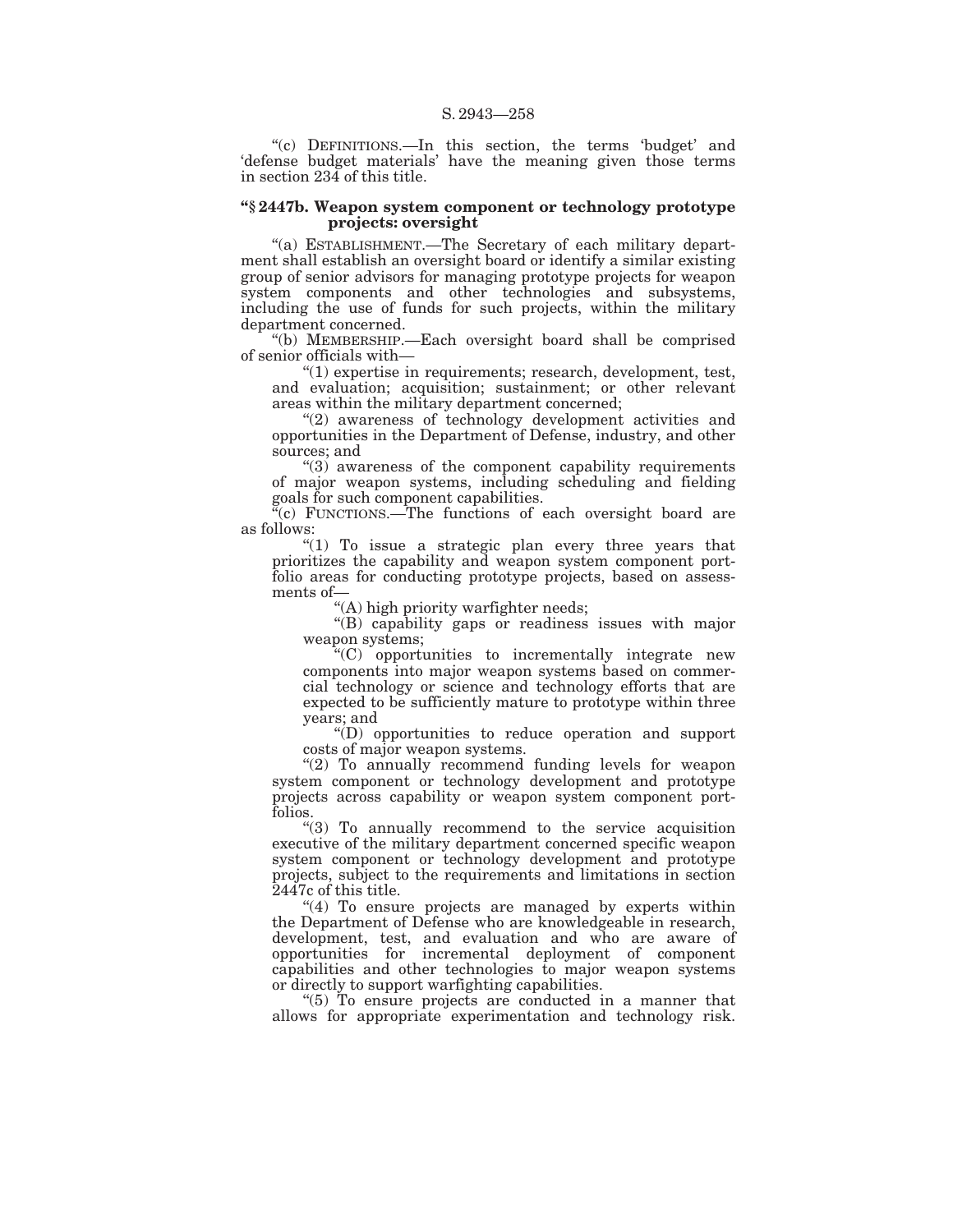''(6) To ensure projects have a plan for technology transition of the prototype into a fielded system, program of record, or operational use, as appropriate, upon successful achievement of technical and project goals.

"(7) To ensure necessary technical, contracting, and financial management resources are available to support each project.

''(8) To submit to the congressional defense committees a semiannual notification that includes the following:

''(A) each weapon system component or technology prototype project initiated during the preceding six months, including an explanation of each project and its required funding.

''(B) the results achieved from weapon system component prototype and technology projects completed and tested during the preceding six months.

### **''§ 2447c. Requirements and limitations for weapon system component or technology prototype projects**

"(a) LIMITATION ON PROTOTYPE PROJECT DURATION.—A prototype project shall be completed within two years of its initiation.

''(b) MERIT-BASED SELECTION PROCESS.—A prototype project shall be selected by the service acquisition executive of the military department concerned through a merit-based selection process that identifies the most promising, innovative, and cost-effective prototypes that address one or more of the elements set forth in subsection (c)(1) of section 2447b of this title and are expected to be successfully demonstrated in a relevant environment.

''(c) TYPE OF TRANSACTION.—Prototype projects shall be funded through contracts, cooperative agreements, or other transactions.

''(d) FUNDING LIMIT.—(1) Each prototype project may not exceed a total amount of \$10,000,000 (based on fiscal year 2017 constant dollars), unless—

''(A) the Secretary of the military department, or the Secretary's designee, approves a larger amount of funding for the project, not to exceed \$50,000,000; and

''(B) the Secretary, or the Secretary's designee, submits to the congressional defense committees, within 30 days after approval of such funding for the project, a notification that includes—

"(i) the project;

''(ii) expected funding for the project; and

''(iii) a statement of the anticipated outcome of the project.

"(2) The Secretary of Defense may adjust the amounts (and the base fiscal year) provided in paragraph (1) on the basis of Department of Defense escalation rates.

''(e) RELATED PROTOTYPE AUTHORITIES.—Prototype projects that exceed the duration and funding limits established in this section shall be pursued under the rapid prototyping process established by section 804 of the National Defense Authorization Act for Fiscal Year 2016 (Public Law 114–92; 10 U.S.C. 2302 note). In addition, nothing in this subchapter shall affect the authority to carry out prototype projects under section 2371b or any other section of this title related to prototyping.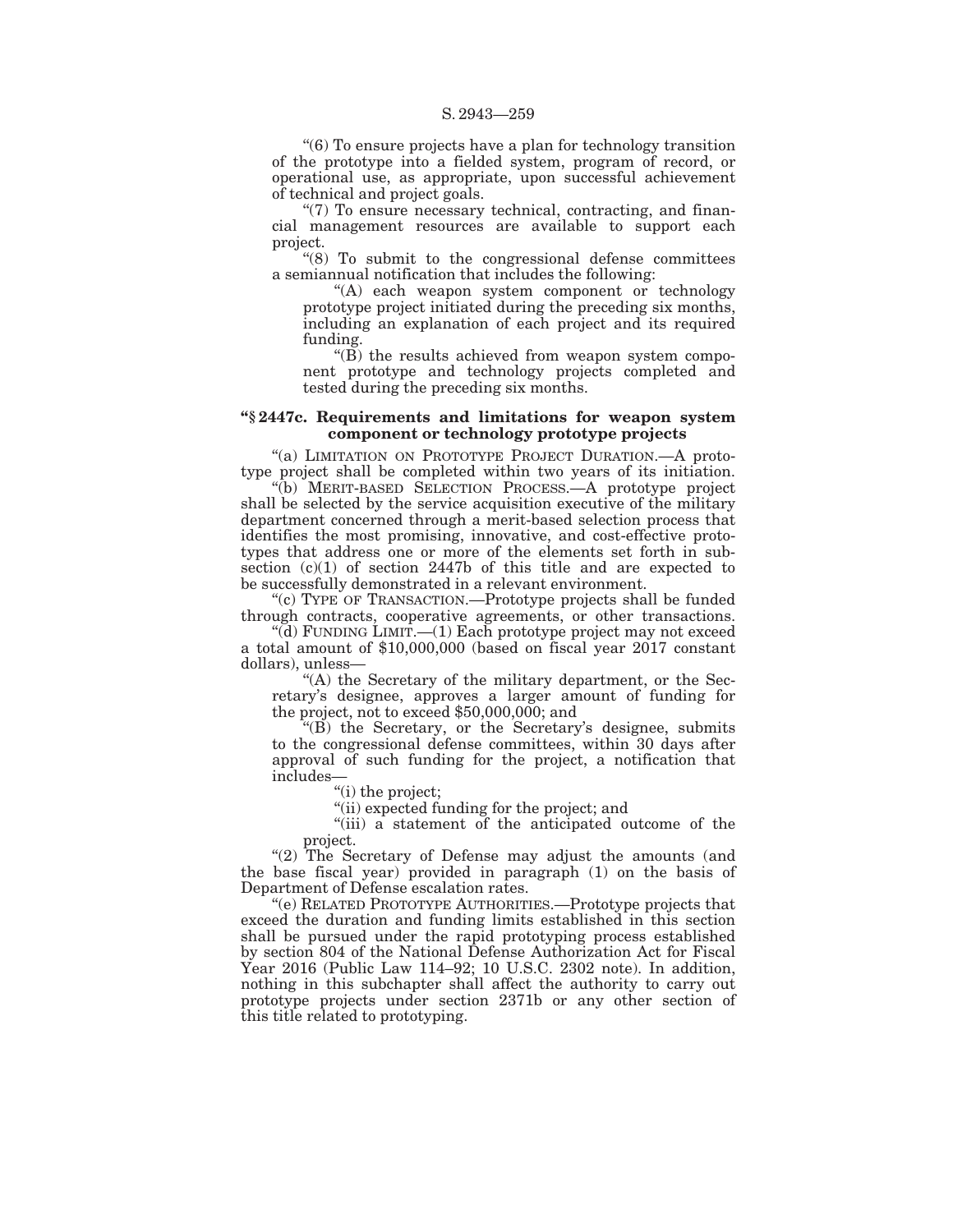#### **''§ 2447d. Mechanisms to speed deployment of successful weapon system component or technology prototypes**

"(a) SELECTION OF PROTOTYPE PROJECT FOR PRODUCTION AND RAPID FIELDING.—A weapon system component or technology prototype project may be selected by the service acquisition executive of the military department concerned for a follow-on production contract or other transaction without the use of competitive procedures, notwithstanding the requirements of section 2304 of this title, if—

''(1) the follow-on production project addresses a high priority warfighter need or reduces the costs of a weapon system;

"(2) competitive procedures were used for the selection of parties for participation in the original prototype project; ''(3) the participants in the original prototype project

successfully completed the requirements of the project; and "(4) a prototype of the system to be procured was dem-

onstrated in a relevant environment.

''(b) SPECIAL TRANSFER AUTHORITY.—(1) The Secretary of a military department may, as specified in advance by appropriations Acts, transfer funds that remain available for obligation in procurement appropriation accounts of the military department to fund the low-rate initial production of the rapid fielding project until required funding for full-rate production can be submitted and approved through the regular budget process of the Department of Defense.

" $(2)$  The funds transferred under this subsection to fund the low-rate initial production of a rapid fielding project shall be for a period not to exceed two years, the amount for such period may not exceed \$50,000,000, and the special transfer authority provided in this subsection may not be used more than once to fund procurement of a particular new or upgraded system.

 $\sqrt[4]{(3)}$  The special transfer authority provided in this subsection is in addition to any other transfer authority available to the Department of Defense.

"(c) NOTIFICATION TO CONGRESS.—Within 30 days after the service acquisition executive of a military department selects a weapon system component or technology project for a follow-on production contract or other transaction, the service acquisition executive shall notify the congressional defense committees of the selection and provide a brief description of the rapid fielding project.

## **''§ 2447e. Definition of weapon system component**

''In this subchapter, the term 'weapon system component' has the meaning given the term 'major system component' in section 2446a of this title."

(2) EFFECTIVE DATE.—Subchapter II of chapter 144B of title 10, United States Code, as added by paragraph (1), shall take effect on January 1, 2017.

(b) ADDITION TO REQUIREMENTS NEEDED BEFORE MILESTONE A APPROVAL.—Section 2366a(b) of such title is amended—

 $(1)$  by striking "and" at the end of paragraph  $(7)$ ;

(2) by redesignating paragraph (8) as paragraph (9); and

(3) by inserting after paragraph (7) the following new paragraph (8):

''(8) that, with respect to a program initiated after January 1, 2019, technology shall be developed in the program (after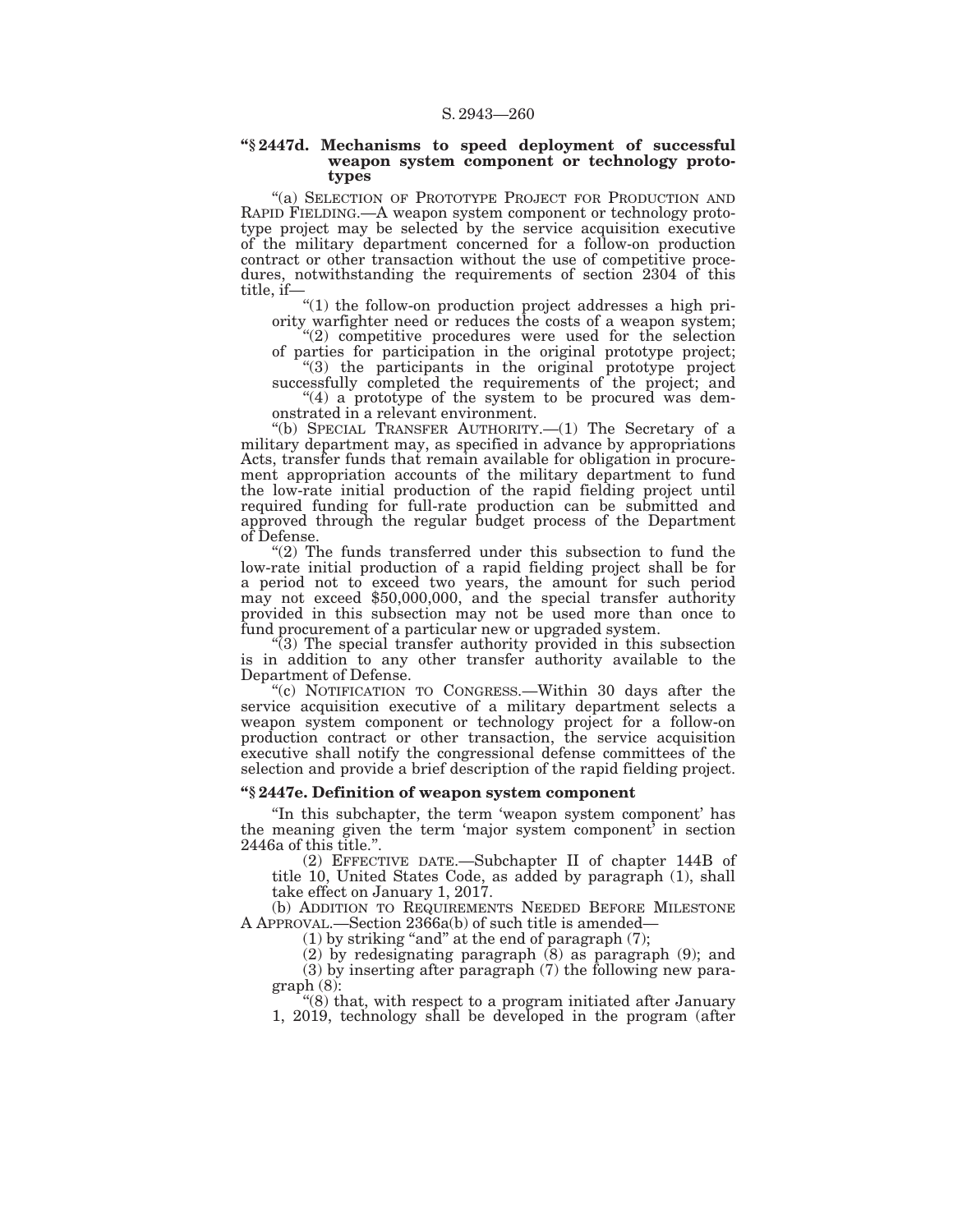#### S. 2943—261

Milestone A approval) only if the milestone decision authority determines with a high degree of confidence that such development will not delay the fielding target of the program, or, if the milestone decision authority does not make such determination for a major system component being developed under the program, the milestone decision authority ensures that the technology related to the major system component shall be sufficiently matured and demonstrated in a relevant environment (after Milestone A approval) separate from the program using the prototyping authorities in subchapter II of chapter 144B of this title or other authorities, as appropriate, and have an effective plan for adoption or insertion by the relevant program; and''.

#### **SEC. 807. COST, SCHEDULE, AND PERFORMANCE OF MAJOR DEFENSE ACQUISITION PROGRAMS.**

(a) COST, SCHEDULE, AND PERFORMANCE OF MAJOR DEFENSE ACQUISITION PROGRAMS.—

(1) IN GENERAL.—Chapter 144B of title 10, United States Code, as added by section 805, is amended by adding at the end the following new subchapter:

## ''SUBCHAPTER III—COST, SCHEDULE, AND PERFORMANCE OF MAJOR DEFENSE ACQUISITION PROGRAMS

''Sec.

"2448a. Program cost, fielding, and performance goals in planning major defense acquisition programs.

"2448b. Independent technical risk assessments.

### **''§ 2448a. Program cost, fielding, and performance goals in planning major defense acquisition programs**

"(a) PROGRAM COST AND FIELDING TARGETS. - (1) Before funds are obligated for technology development, systems development, or production of a major defense acquisition program, the Secretary of Defense shall ensure, by establishing the goals described in paragraph (2), that the milestone decision authority for the major defense acquisition program approves a program that will—

" $(\hat{A})$  be affordable;

''(B) incorporate program planning that anticipates the evolution of capabilities to meet changing threats, technology insertion, and interoperability; and

''(C) be fielded when needed.

''(2) The goals described in this paragraph are goals for—

"(A) the procurement unit cost and sustainment cost (referred to in this section as the 'program cost targets');

''(B) the date for initial operational capability (referred to in this section as the 'fielding target'); and

''(C) technology maturation, prototyping, and a modular open system approach to evolve system capabilities and improve interoperability.

''(b) DELEGATION.—The responsibilities of the Secretary of Defense in subsection (a) may be delegated only to the Deputy Secretary of Defense.

''(c) DEFINITIONS.—In this section:

"(1) The term 'procurement unit cost' has the meaning provided in section  $2\overline{4}32(a)(2)$  of this title.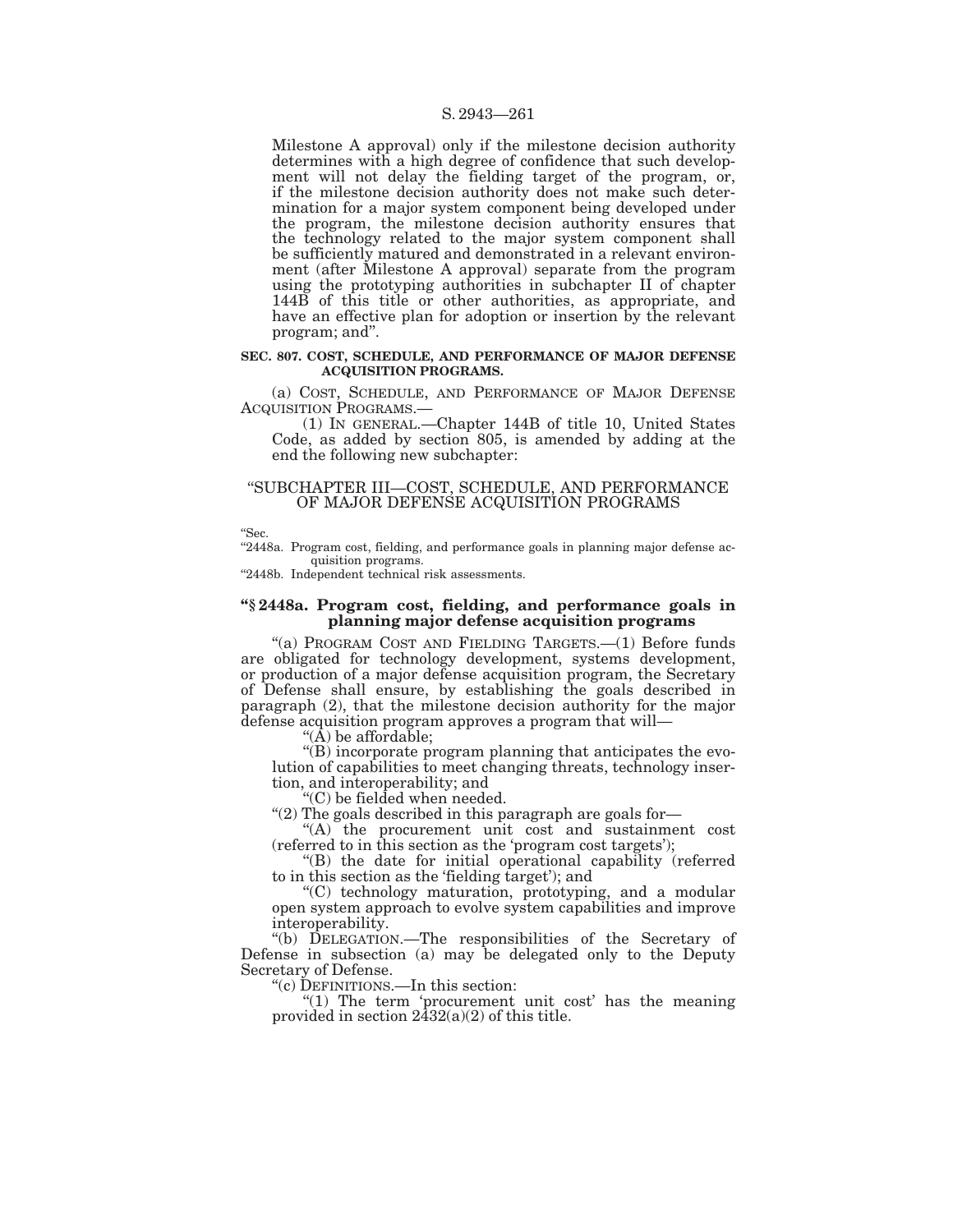" $(2)$  The term 'initial capabilities document' has the meaning provided in section  $236\hat{6}a(d)(2)$  of this title.

## **''§ 2448b. Independent technical risk assessments**

''(a) IN GENERAL.—With respect to a major defense acquisition program, the Secretary of Defense shall ensure that an independent technical risk assessment is conducted—

 $''(1)$  before any decision to grant Milestone A approval for the program pursuant to section 2366a of this title, that identifies critical technologies and manufacturing processes that need to be matured; and

"(2) before any decision to grant Milestone B approval for the program pursuant to section 2366b of this title, any decision to enter into low-rate initial production or full-rate production, or at any other time considered appropriate by the Secretary, that includes the identification of any critical technologies or manufacturing processes that have not been successfully demonstrated in a relevant environment.

''(b) CATEGORIZATION OF TECHNICAL RISK LEVELS.—The Secretary shall issue guidance and a framework for categorizing the degree of technical and manufacturing risk in a major defense acquisition program.''.

(2) EFFECTIVE DATE.—Subchapter III of chapter 144B of title 10, United States Code, as added by paragraph (1), shall apply with respect to major defense acquisition programs that reach Milestone A after October 1, 2017.

(b) MODIFICATION OF MILESTONE DECISION AUTHORITY.—Effective January 1, 2017, subsection (d) of section 2430 of title 10, United States Code, as added by section 825(a) of the National Defense Authorization Act for Fiscal Year 2016 (Public Law 114– 92; 129 Stat. 907), is amended—

(1) in paragraph  $(2)(A)$ , by inserting "subject to paragraph (5),'' before ''the Secretary determines''; and

(2) by adding at the end the following new paragraph:

"(5) The authority of the Secretary of Defense to designate an alternative milestone decision authority for a program with respect to which the Secretary determines that the program is addressing a joint requirement, as set forth in paragraph (2)(A), shall apply only for a major defense acquisition program that reaches Milestone A after October 1, 2016, and before October 1, 2019.''.

(c) ADHERENCE TO REQUIREMENTS IN MAJOR DEFENSE ACQUISI- TION PROGRAMS.—Section 2547 of title 10, United States Code, is amended—

(1) by redesignating subsections (b) and (c) as subsections (c) and (d), respectively;

(2) by inserting after subsection (a) the following new subsection (b):

''(b) ADHERENCE TO REQUIREMENTS IN MAJOR DEFENSE ACQUISI-TION PROGRAMS.—The Secretary of the military department concerned shall ensure that the program capability document supporting a Milestone B or subsequent decision for a major defense acquisition program may not be approved until the chief of the armed force concerned determines in writing that the requirements in the document are necessary and realistic in relation to the program cost and fielding targets established under section 2448a(a) of this title.''; and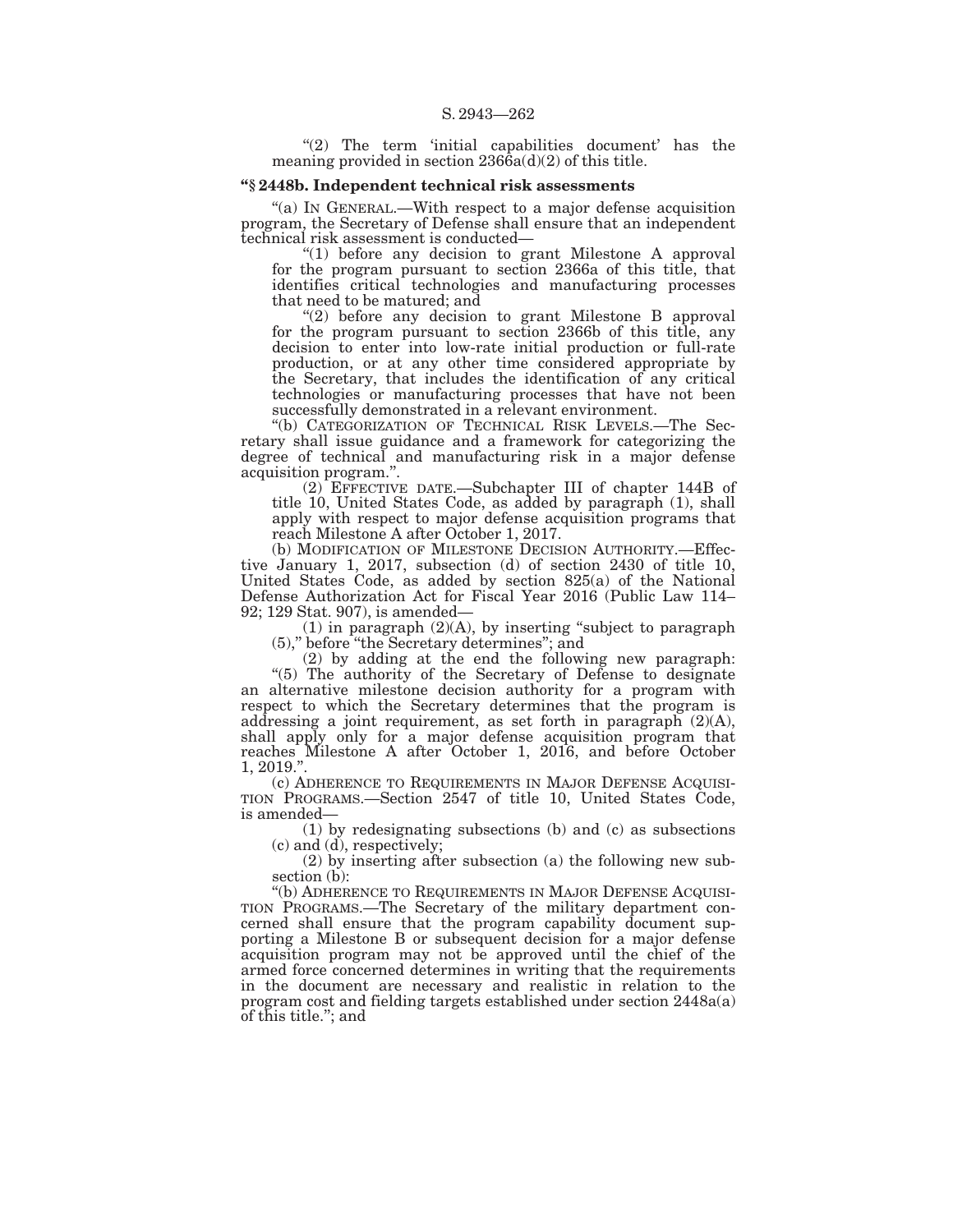(3) by adding at the end of subsection (d), as so redesignated, the following new paragraph:

"(3) The term 'program capability document' has the meaning provided in section 2446a(b)(5) of this title.''.

(d) AMENDMENT RELATING TO DETERMINATION REQUIRED BEFORE MILESTONE A APPROVAL.—Section 2366a(b)(4) of title 10, United States Code, is amended by inserting after ''areas of risk'' the following: '', including risks determined by the identification of critical technologies required under section  $2448b(a)(1)$  of this title or any other risk assessment''.

(e) AMENDMENT RELATING TO CERTIFICATION REQUIRED BEFORE MILESTONE B APPROVAL.—Section 2366b(a) of title 10, United States Code, is amended—

 $(1)$  in paragraph  $(2)$ , by striking "assessment by the Assistant Secretary'' and all that follows through ''Test and Evaluation'' and inserting ''technical risk assessment conducted under section 2448b of this title''; and

(2) in paragraph (3), as amended by section  $805(a)(3)(B)$ —

 $(A)$  by striking "and" at the end of subparagraph  $(C)$ ;

(B) by redesignating subparagraphs (D) through (M) as subparagraphs  $(E)$  through  $(N)$ , respectively; and

(C) by inserting after subparagraph (C) the following new subparagraph (D):

''(D) the estimated procurement unit cost for the program and the estimated date for initial operational capability for the baseline description for the program (established under section 2435) do not exceed the program cost and fielding targets established under section 2448a(a) of this title, or, if such estimated cost is higher than the program cost targets or if such estimated date is later than the fielding target, the program cost targets have been increased or the fielding target has been delayed by the Secretary of Defense after a request for such increase or delay by the milestone decision authority;''.

#### **SEC. 808. TRANSPARENCY IN MAJOR DEFENSE ACQUISITION PRO-GRAMS.**

(a) MILESTONE A REPORT.—

(1) IN GENERAL.—Section 2366a(c) of title 10, United States Code, is amended to read as follows:

''(c) SUBMISSIONS TO CONGRESS ON MILESTONE A.—

''(1) BRIEF SUMMARY REPORT.—Not later than 15 days after granting Milestone A approval for a major defense acquisition program, the milestone decision authority for the program shall provide to the congressional defense committees and, in the case of intelligence or intelligence-related activities, the congressional intelligence committees a brief summary report that contains the following elements:

''(A) The program cost and fielding targets established by the Secretary of Defense under section 2448a(a) of this title.

''(B) The estimated cost and schedule for the program established by the military department concerned, including—

''(i) the dollar values estimated for the program acquisition unit cost and total life-cycle cost; and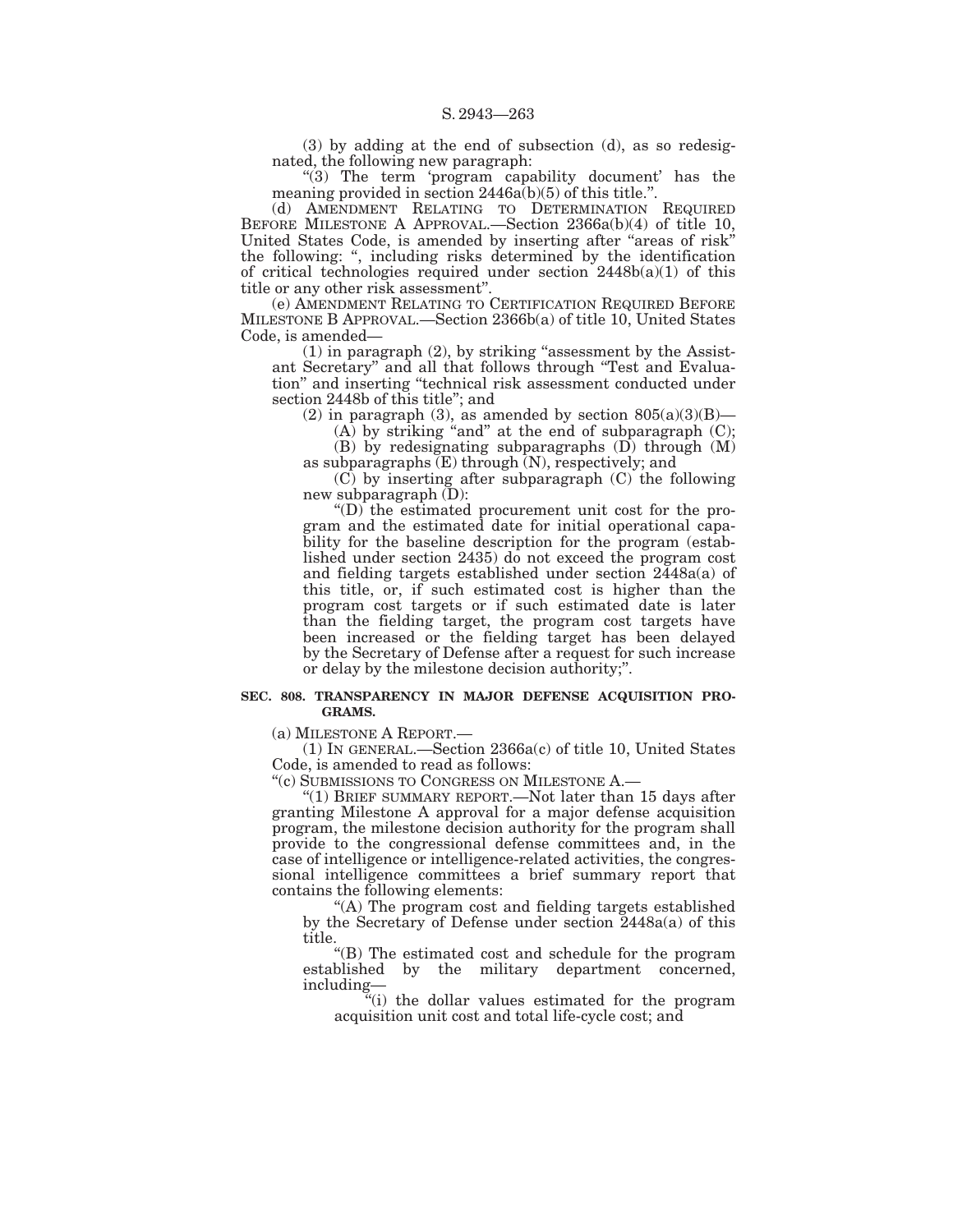"(ii) the planned dates for each program milestone and initial operational capability.

''(C) The independent estimated cost for the program established pursuant to section 2334(a)(6) of this title, and any independent estimated schedule for the program, including—

''(i) as assessment of the major contributors to the program acquisition unit cost and total life-cycle cost; and

"(ii) the planned dates for each program milestone" and initial operational capability.

''(D) A summary of the technical or manufacturing risks associated with the program, as determined by the military department concerned, including identification of any critical technologies or manufacturing processes that need to be matured.

"(E) A summary of the independent technical risk assessment conducted or approved under section 2448b of this title, including identification of any critical technologies or manufacturing processes that need to be matured.

 $(F)$  A summary of any sufficiency review conducted by the Director of Cost Assessment and Program Evaluation of the analysis of alternatives performed for the program (as referred to in section 2366a(b)(6) of this title).

''(G) Any other information the milestone decision authority considers relevant.

"(2) ADDITIONAL INFORMATION.—(A) At the request of any of the congressional defense committees or, in the case of intelligence or intelligence-related activities, the congressional intelligence committees, the milestone decision authority shall submit to the committee an explanation of the basis for a determination made under subsection (b) with respect to a major defense acquisition program, together with a copy of the written determination, or further information or underlying documentation for the information in a brief summary report submitted under paragraph (1), including the independent cost and schedule estimates and the independent technical risk assessments referred to in that paragraph.

''(B) The explanation or information shall be submitted in unclassified form, but may include a classified annex.''.

(2) DEFINITIONS.—Section 2366a(d) of such title is amended by adding at the end the following new paragraphs:

"(8) The term 'fielding target' has the meaning given that term in section 2448a(a) of this title.

''(9) The term 'major system component' has the meaning given that term in section  $2446a(b)(3)$  of this title.

"(10) The term 'congressional intelligence committees' has the meaning given that term in section  $437(c)$  of this title.". (b) MILESTONE B REPORT.—

(1) IN GENERAL.—Section 2366b(c) of title 10, United States Code, is amended to read as follows:

''(c) SUBMISSIONS TO CONGRESS ON MILESTONE B.—

"(1) BRIEF SUMMARY REPORT.—Not later than 15 days after granting Milestone B approval for a major defense acquisition program, the milestone decision authority for the program shall provide to the congressional defense committees and, in the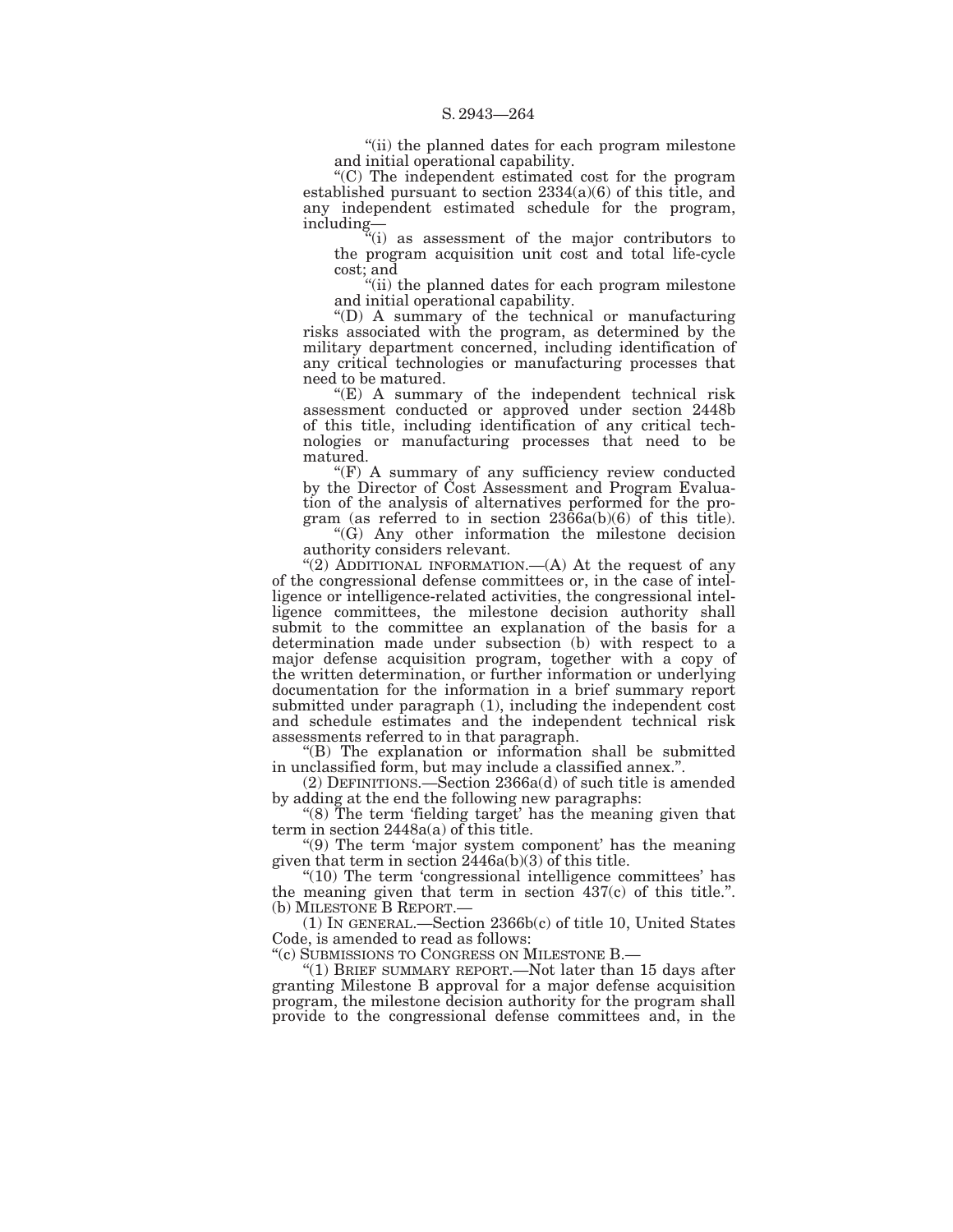case of intelligence or intelligence-related activities, the congressional intelligence committees a brief summary report that contains the following elements:

''(A) The program cost and fielding targets established by the Secretary of Defense under section 2448a(a) of this title.

''(B) The estimated cost and schedule for the program established by the military department concerned, including—

''(i) the dollar values estimated for the program acquisition unit cost, average procurement unit cost, and total life-cycle cost; and

''(ii) the planned dates for each program milestone, initial operational test and evaluation, and initial operational capability.

''(C) The independent estimated cost for the program established pursuant to section 2334(a)(6) of this title, and any independent estimated schedule for the program, including—

"(i) the dollar values and ranges estimated for the program acquisition unit cost, average procurement unit cost, and total life-cycle cost; and

''(ii) the planned dates for each program milestone, initial operational test and evaluation, and initial operational capability.

''(D) A summary of the technical and manufacturing risks associated with the program, as determined by the military department concerned, including identification of any critical technologies or manufacturing processes that have not been successfully demonstrated in a relevant environment.

 $E(E)$  A summary of the independent technical risk assessment conducted or approved under section 2448b of this title, including identification of any critical technologies or manufacturing processes that have not been successfully demonstrated in a relevant environment.

" $(F)$  A statement of whether a modular open system approach is being used for the program.

''(G) Any other information the milestone decision authority considers relevant.

" $(2)$  CERTIFICATIONS AND DETERMINATIONS.— $(A)$  The certifications and determination under subsection (a) with respect to a major defense acquisition program shall be submitted to the congressional defense committees with the first Selected Acquisition Report submitted under section 2432 of this title after completion of the certification.

''(B) The milestone decision authority shall retain records of the basis for the certifications and determination under paragraphs  $(1)$ ,  $(2)$ , and  $(3)$  of subsection  $(a)$ .

 $\mathcal{F}(3)$  ADDITIONAL INFORMATION.—(A) At the request of any of the congressional defense committees or, in the case of intelligence or intelligence-related activities, the congressional intelligence committees, the milestone decision authority shall submit to the committee an explanation of the basis for the certifications and determination under paragraphs (1), (2), and (3) of subsection (a) with respect to a major defense acquisition program or further information or underlying documentation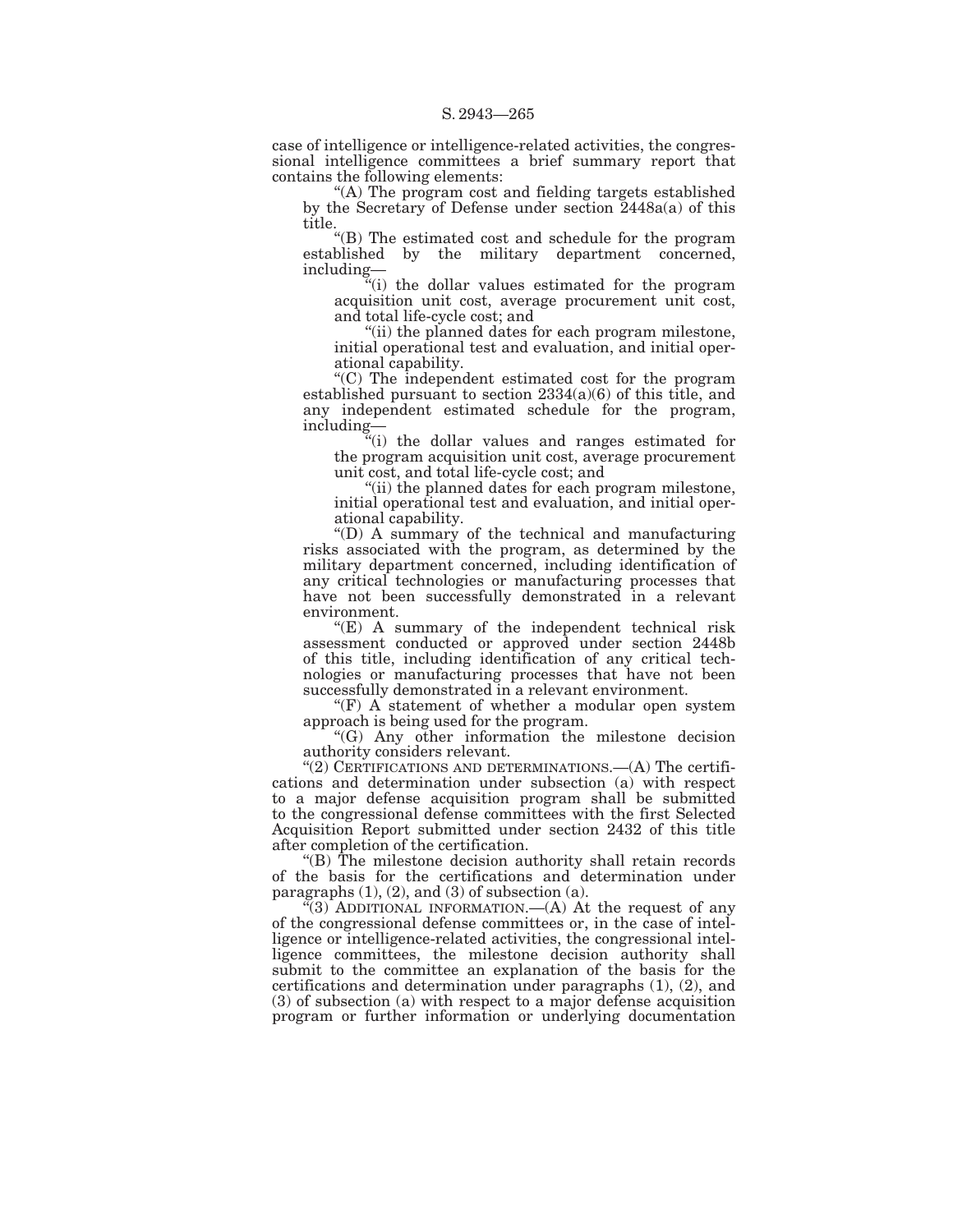for the information in a brief summary report submitted under paragraph (1), including the independent cost and schedule estimates and the independent technical risk assessments referred to in that paragraph.

''(B) The explanation or information shall be submitted in unclassified form, but may include a classified annex.''.

(2) DEFINITIONS.—Section 2366b(g) of such title is amended by adding at the end the following new paragraphs:

"(6) The term 'fielding target' has the meaning given that term in section  $2448a(a)$  of this title.

" $(7)$  The term 'major system component' has the meaning given that term in section  $2446a(b)(3)$  of this title.

''(8) The term 'congressional intelligence committees' has the meaning given that term in section 437(c) of this title.''. (c) MILESTONE C REPORT.—

(1) IN GENERAL.—Chapter 139 of such title is amended by inserting after section 2366b the following new section:

## **''§ 2366c. Major defense acquisition programs: submissions to Congress on Milestone C**

"(a) BRIEF SUMMARY REPORT.—Not later than 15 days after granting Milestone C approval for a major defense acquisition program, the milestone decision authority for the program shall provide to the congressional defense committees and, in the case of intelligence or intelligence-related activities, the congressional intelligence committees a brief summary report that contains the following:

" $(1)$  The estimated cost and schedule for the program established by the military department concerned, including—

''(A) the dollar values estimated for the program acquisition unit cost, average procurement unit cost, and total life-cycle cost; and

''(B) the planned dates for initial operational test and evaluation and initial operational capability.

" $(2)$  The independent estimated cost for the program established pursuant to section  $2334(a)(6)$  of this title, and any independent estimated schedule for the program, including—

''(A) the dollar values estimated for the program acquisition unit cost, average procurement unit cost, and total life-cycle cost; and

''(B) the planned dates for initial operational test and evaluation and initial operational capability.

''(3) A summary of any production, manufacturing, and fielding risks associated with the program.

''(b) ADDITIONAL INFORMATION.—At the request of any of the congressional defense committees or, in the case of intelligence or intelligence-related activities, the congressional intelligence committees, the milestone decision authority shall submit to the committee further information or underlying documentation for the information in a brief summary report submitted under subsection (a), including the independent cost and schedule estimates and the independent technical risk assessments referred to in that subsection.

''(c) CONGRESSIONAL INTELLIGENCE COMMITTEES DEFINED.—In this section, the term 'congressional intelligence committees' has the meaning given that term in section 437(c) of this title.''.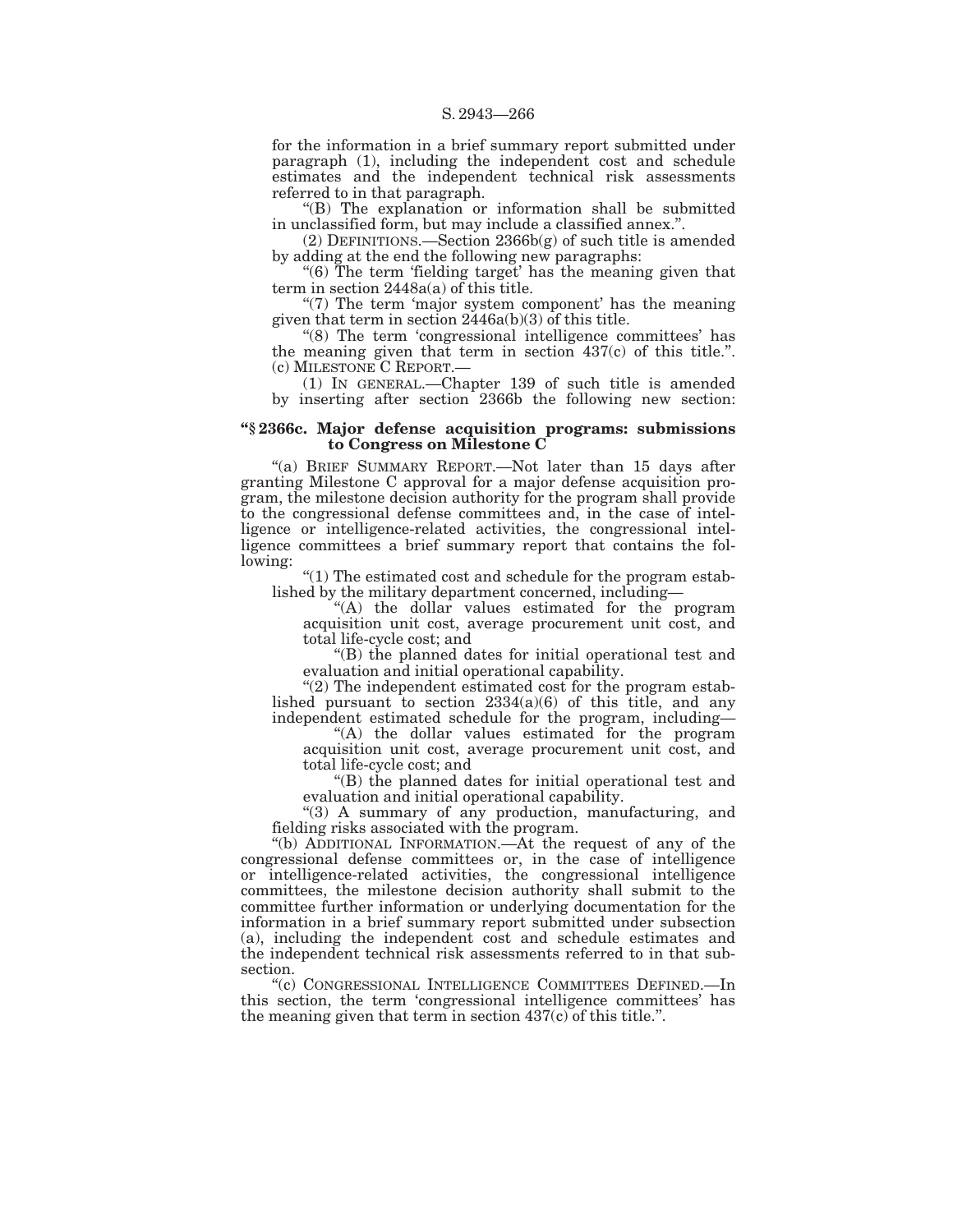#### S. 2943—267

(2) CLERICAL AMENDMENT.—The table of sections at the beginning of such chapter is amended by inserting after the item relating to section 2366b the following new item:

''2366c. Major defense acquisition programs: submissions to Congress on Milestone C.''.

## **SEC. 809. AMENDMENTS RELATING TO TECHNICAL DATA RIGHTS.**

(a) RIGHTS RELATING TO ITEM OR PROCESS DEVELOPED EXCLU-SIVELY AT PRIVATE EXPENSE.—Subsection  $(a)(2)(C)(iii)$  of section 2320 of title 10, United States Code, is amended by inserting after "or process data" the following: ", including such data pertaining to a major system component''.

(b) RIGHTS RELATING TO INTERFACE OR MAJOR SYSTEM INTER-FACE.—Subsection (a)(2) of section 2320 of such title is further amended—

(1) by redesignating subparagraphs (F) and (G) as subparagraphs (H) and (I), respectively;

(2) in subparagraph (B), by striking ''Except as provided in subparagraphs  $(C)$  and  $(D)$ ," and inserting "Except as provided in subparagraphs  $(C)$ ,  $(D)$ , and  $(G)$ ,";

(3) in subparagraph  $(D)(i)(II)$ , by striking "is necessary" and inserting ''is a release, disclosure, or use of technical data pertaining to an interface between an item or process and other items or processes necessary'';

 $(4)$  in subparagraph  $(E)$ —

(A) by striking ''In the case'' and inserting ''Except as provided in subparagraphs (F) and (G), in the case''; and

(B) by striking ''negotiations). The United States shall have" and all that follows through "such negotiated rights shall" and inserting the following: "negotiations) and shall be based on negotiations between the United States and the contractor, except in any case in which the Secretary of Defense determines, on the basis of criteria established in the regulations, that negotiations would not be practicable. The establishment of such rights shall''; and

(5) by inserting after subparagraph (E) the following new subparagraphs  $(F)$  and  $(G)$ :

''(F) INTERFACES DEVELOPED WITH MIXED FUNDING.—Notwithstanding subparagraph (E), the United States shall have government purpose rights in technical data pertaining to an interface between an item or process and other items or processes that was developed in part with Federal funds and in part at private expense, except in any case in which the Secretary of Defense determines, on the basis of criteria established in the regulations, that negotiation of different rights in such technical data would be in the best interest of the United States.

''(G) MAJOR SYSTEM INTERFACES DEVELOPED EXCLUSIVELY AT PRIVATE EXPENSE OR WITH MIXED FUNDING.—Notwithstanding subparagraphs (B) and (E), the United States shall have government purpose rights in technical data pertaining to a major system interface developed exclusively at private expense or in part with Federal funds and in part at private expense and used in a modular open system approach pursuant to section 2446a of this title, except in any case in which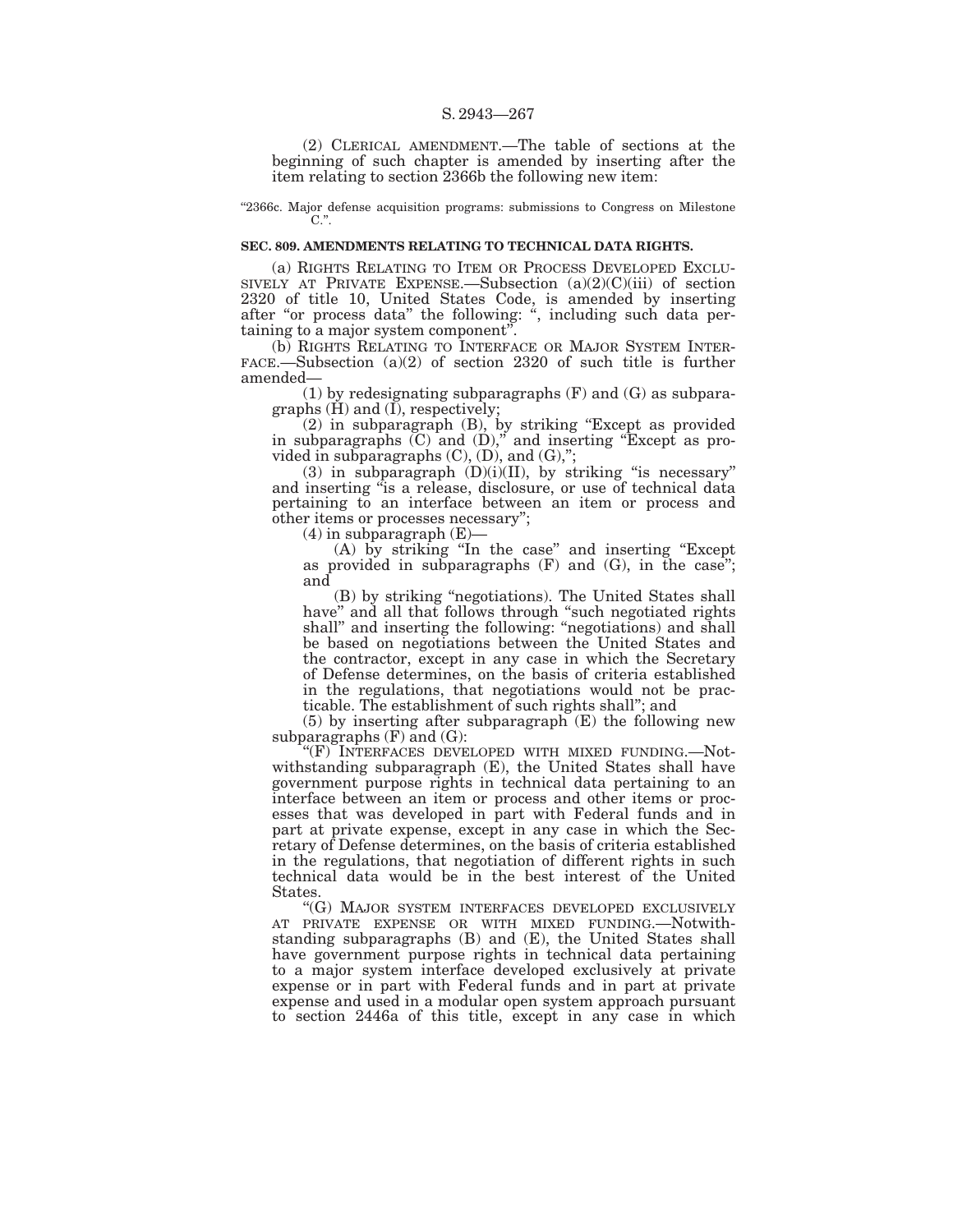the Secretary of Defense determines that negotiation of different rights in such technical data would be in the best interest of the United States. Such major system interface shall be identified in the contract solicitation and the contract. For technical data pertaining to a major system interface developed exclusively at private expense for which the United States asserts government purpose rights, the Secretary of Defense shall negotiate with the contractor the appropriate and reasonable compensation for such technical data.''.

(c) AMENDMENT RELATING TO DEFERRED ORDERING.—Subsection (b)(9) of section 2320 of such title is amended—

(1) by striking ''at any time'' and inserting '', until the date occurring six years after acceptance of the last item (other than technical data) under a contract or the date of contract termination, whichever is later,'';

(2) by striking ''or utilized in the performance of a contract'' and inserting ''in the performance of the contract''; and

(3) by striking clause (ii) of subparagraph (B) and inserting the following:

"(ii) is described in subparagraphs  $(D)(i)(II)$ ,  $(F)$ , and  $(G)$  of subsection  $(a)(2)$ ; and".

(d) DEFINITIONS.—Section 2320 of such title is further amended—

(1) in subsection (f), by inserting ''COVERED GOVERNMENT SUPPORT CONTRACTOR DEFINED.—" before "In this section"; and

(2) by adding at the end the following new subsection: "(g) ADDITIONAL DEFINITIONS.—In this section, the terms 'major system component', 'major system interface', and 'modular open system approach' have the meanings provided in section 2446a of this title.''.

(e) AMENDMENTS TO ADD CERTAIN HEADINGS FOR READ- ABILITY.—Section 2320(a) of such title is further amended—

(1) in subparagraph (A) of paragraph (2), by inserting after "(A)" the following: "DEVELOPMENT EXCLUSIVELY WITH FEDERAL FUNDS.—'';

(2) in subparagraph (B) of such paragraph, by inserting after "(B)" the following: "DEVELOPMENT EXCLUSIVELY AT PRI-VATE EXPENSE.—'';

(3) in subparagraph (C) of such paragraph, by inserting after " $(C)$ " the following: "EXCEPTION TO SUBPARAGRAPH  $(B)$ .

(4) in subparagraph (D) of such paragraph, by inserting after "(D)" the following: "EXCEPTION TO SUBPARAGRAPH (B).—<br>"; and

(5) in subparagraph (E) of such paragraph, by inserting after ''(E)'' the following: ''DEVELOPMENT WITH MIXED FUNDING.—''.

(f) GOVERNMENT-INDUSTRY ADVISORY PANEL AMENDMENTS.— Section 813(b) of the National Defense Authorization Act for Fiscal Year 2016 (Public Law 114–92; 129 Stat. 892) is amended—

(1) by adding at the end of paragraph (1) the following: ''The panel shall develop recommendations for changes to sections 2320 and 2321 of title 10, United States Code, and the regulations implementing such sections.'';

(2) in paragraph (3)—

 $(A)$  by redesignating subparagraphs  $(D)$  and  $(E)$  as subparagraphs (E) and (F), respectively; and